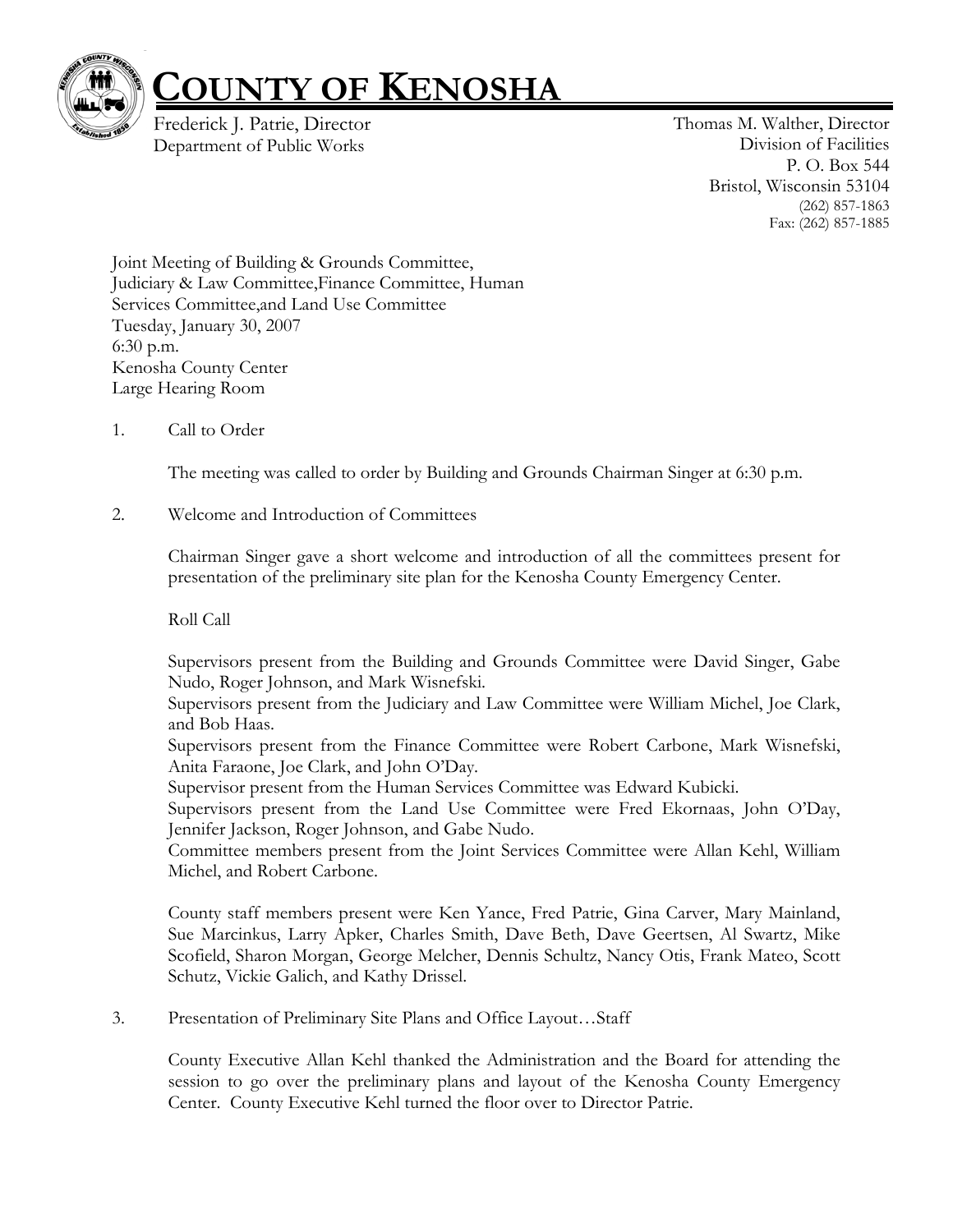Director Patrie explained that the first step in the process is for the County Board to authorize staff to receive professional services to assist in guiding the planning. The second step is retaining an architect. The County staff went through an RFP process and had a number of meetings to advertise and then interview architects for this project. The County staff interviewed four architects and selected Zimmerman Design Group in Milwaukee. The reason Zimmerman Design was selected because they have built a number of 911 centers in the State and in northeastern and northwestern Illinois. The next step is to prepare a preliminary site plan along with a layout. Director Patrie's plan was to have this to this committee in December but the planning took a little longer than anticipated. The County staff is here tonight to present the preliminary plan to the oversight committee and to get input and suggestions and getting into the process of answering specific questions. After the refined preliminary plans are presented the County will need your input and suggestions. The plan will then be taken back to the planning staff, the planning staff will refine the plans including schedules and budget document and resubmit it to the oversight committee. Mr. Patrie would like to set another date to come back to the committee with the refined building plans, schedule, budgets and answers. The staff has prepared about thirty questions in a question and answer format so that you can see at a glance what the responses are to all the questions. If the plan is approved by the oversight committee, the staff will work with the assistance of the Finance Division to prepare budget documents and bonding authorization. This group of documents will then given to the oversight committee of the County Board. The next step is to request authorization to proceed to bid for the project. There will be no numbers available until the bids are opened. The bids for a project of this size could take 30 days or more. If the project is within budget after bid, the project is usually awarded a base bid with add alternates. A series of add alternates will allow the construction processes to proceed and when it'd closer to the point of substantial completion the amount of withheld money can be released and actually awarded for additional add projects. Following the award, there is a ground breaking ceremony when construction commences, work continues until substantial completion until the real date and time when the owner takes occupancy of the building. The last step is the dedication ceremony.

Director Patrie explained in his presentation that there would be four tenants in the proposed building. The tenants will include 911 Dispatch, the Medical Examiner; the Sheriff's Patrol Operations, and the Emergency Center Operations. The two minor tenants include Information Systems and the Facilities Division. Director Patrie turned the floor over to George Melcher, the Director of Planning and Development.

Director Melcher gave a little background on the site. Director Melcher stated that this site, going from the east to the west, is geographically centered. This was an important point to the County Board at the time this land was selected because it was on STH 45 and STH 50 and not off on the beaten path. Director Melcher felt this site has worked out very well for the last fourteen year for the public as well as the other offices that have to work together. Director Melcher also presented how this area has progressed in the 1990's. Director Melcher feels that the land here is vitally important for the future growth of the area. In just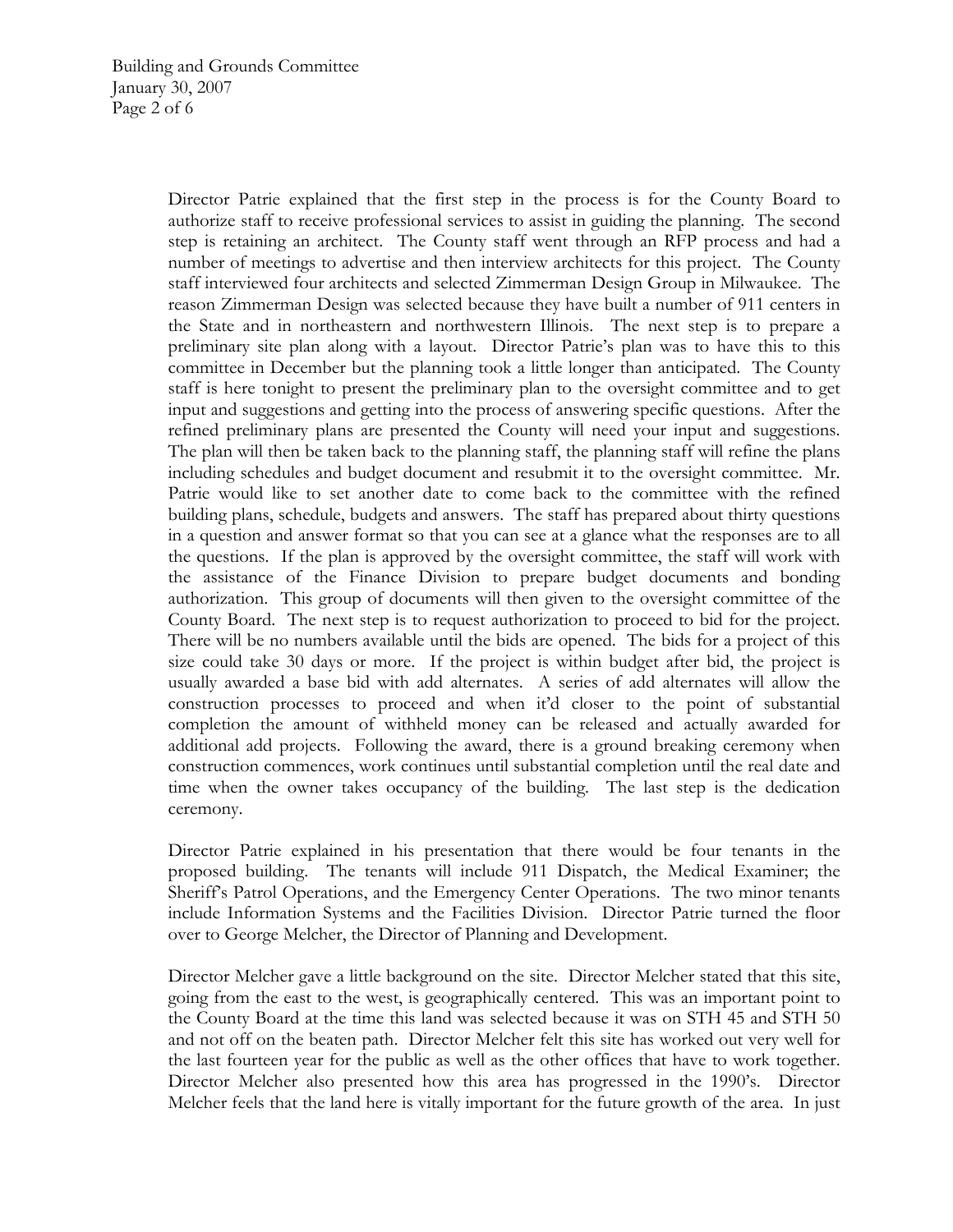the last few years from the south along STH 83 coming north to Paddock Lake there has been substantial development. The County also has to think about the potential expansion of Abbott Labs, which may be not only effect Pleasant Prairie but also the County. The expansion of I-94 will also draw more people to our area. In the 1990's there was a study done to look at space needs for our county offices to better provide for the public. A portion of the land that was purchased about three years ago could be used for this proposed building. The Land Use Committee and the County Board should rezone this to institutional like the rest of the tract of land as it was purchased for future expansion but also to control wetland that controls the runoff from this property. Director Melcher feels that this location would work well and there is plenty of room there and still room for future expansion. An issue that Director Melcher mentioned was the 325-foot tower that was a big issue in the early 1980's when the County had many communication problems. At that time the County needed this large tower centrally located in the county to assist our Sheriff's Department and our Public Works Department in trying to provide the proper communication. Back then this tower cost the County \$1 million dollars to build. Director Melcher feels this is a significant piece of information to have to consider this site. Director Patrie feels that this campus cluster has served us well in the last fifteen years. Director Patrie turned the floor over to Director Geertsen to explain the financial aspect of this project.

Director Geersten gave a brief perspective and background presentation about the capital financing plan. Director Geertsen explained the steps in borrowing for debt. The borrowing process is a four-step process, which will need County Board approval for each step. The steps are as follows:

- 1. Approve the capital project in the budget.
- 2. Authorizing the initial resolution
- 3. Setting the sale
- 4. Going to market and selling the debt

Sharon Morgan, Director of Information Systems, presented the backup data center overview. In the proposed building the backup data center would support the building documents for every other department in the County. The data center would be a centralized location for all our critical electronic computers, equipment, and communication equipment that handles all the necessary data for our County operations. The main data center is in the courthouse. Everyone in the County depends on Information Services to be operational. A backup data center is required for operations and to preserve the data in case of a failure or other catastrophic event. If a failure occurred in the courthouse data center the majority of the County operations would be down. The new location would allow the Information Services Department the proper backup. At the Kenosha County Emergency Center the Information Services would have fiber optic connectivity and the radio tower. In the case of a disaster the Information Services Department would be a critical area of recovery for the County operations. This facility would allow the Information Services Department to design the operation the way it should be designed.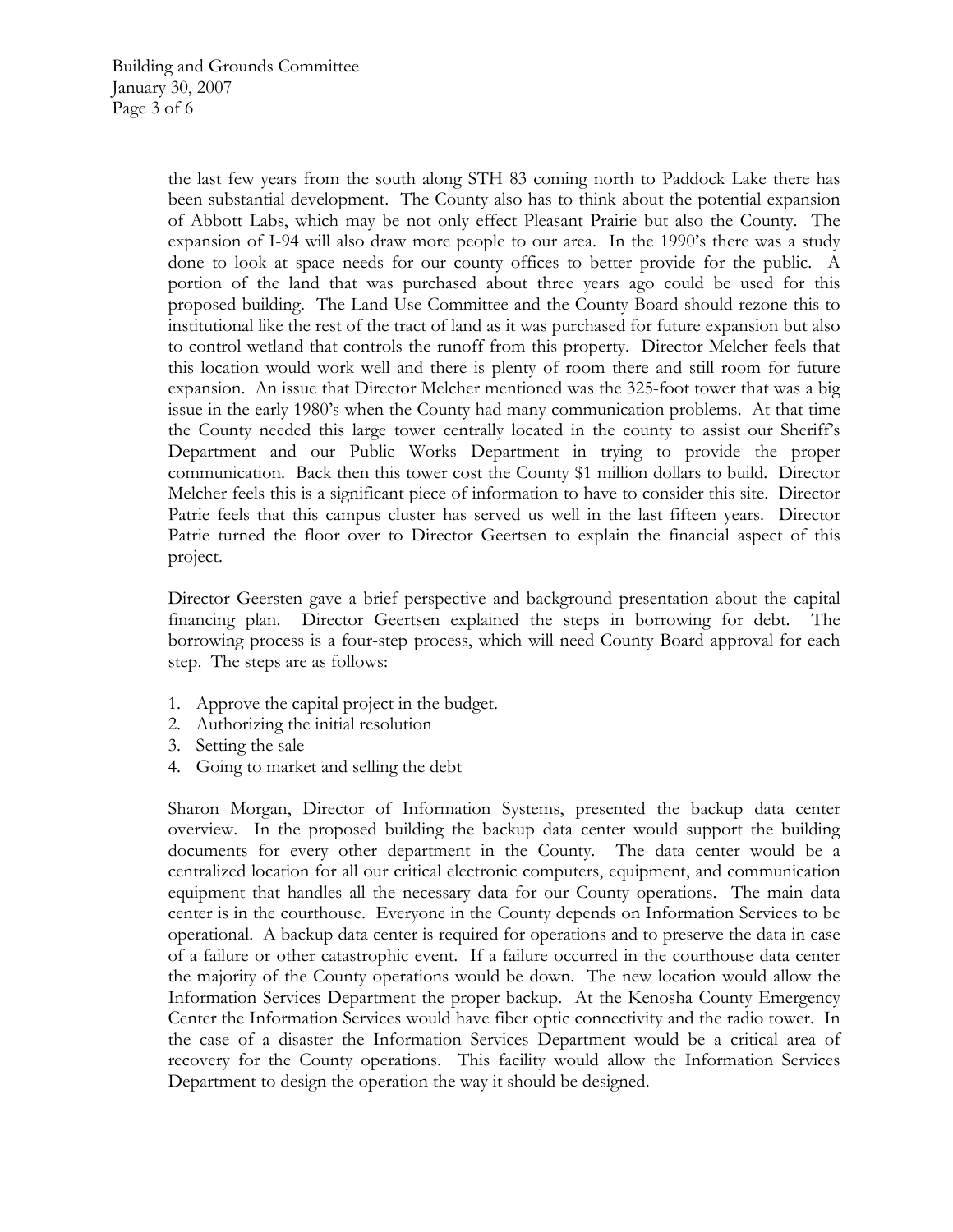County Executive Kehl presented the group with an overview of the facility assignments. Director Patrie presented the layout of the four major tenants of the preliminary plan. Tenants will present their preliminary area with the exception of Emergency Operations. The building will be approximately 80,000 square feet of which about 30,000 will be a garage. The garage will be heated but will not be air-conditioned. This garage will provide parking for all the patrol operations, command modules, Emergency Services trailer, and provide long-term storage. Director Patrie presented the layout of different areas of the proposed building. Director Patrie turned the floor over to Sheriff Beth.

Sheriff Beth gave a brief history of the past history of the Sheriff Department and its changes over the years. Sheriff Beth explained the present and future needs of Kenosha County. Sheriff Beth believes that this building would give them an opportunity to bring all the department's equipment to one central location. Sheriff Beth feels this would give the citizens of western Kenosha County access to the Sheriff's Department. This proposed facility would make the department's squads centrally located and save time in getting to the deputies assigned areas. This facility would give the patrol division room to grow. At this facility the Sheriff's Department would have access to the tower which cannot be put up at the Detention Center location and would save money by not having to construct a new tower. Sheriff Beth presented his layout of the proposed building.

Director Patrie explained the difference between the Kenosha County Center building versus the Kenosha County Emergency Center proposed building. The KCC building is more of an opened public access building versus the KCEC proposed building which will be much more secure. Director Patrie presented the Emergency Center area. The Emergency Center would be about 1400 square feet versus the 640 square foot that they presently have. It's currently almost impossible to get fifty people in that area now for emergency training much less have to stay there for 24/7 if there was an emergency. The layout that is being presented now would have a setup with a command center for a 24/7 operation in case of an emergency. This area would have breakout rooms separated from the command operation for the press. Director Patrie turned the floor over to Sue Marcinkus from Joint Services.

Director Marcinkus presented the layout for the 911 Dispatch area. First Director Marcinkus gave some background history on the existing 911 Dispatch Center. Director Marcinkus explained that the building was built in 1982 and much has changed over the years in the area of equipment. Much more equipment is needed to do the job and there is not enough space for all the needed equipment and no room for expansion. Director Marcinkus explained what the proposed building would do for the present and future needs. Director Marcinkus explained that there is grant money available for a wireless system but there is no place to put it in the existing area. If the grant money is not used by 2008, the money will be lost.

County Executive Kehl wanted Director Patrie to remind everyone that the County will be going after 11.8 million dollar for wireless rural dollars that will be available that the County aggressively wants to pursue.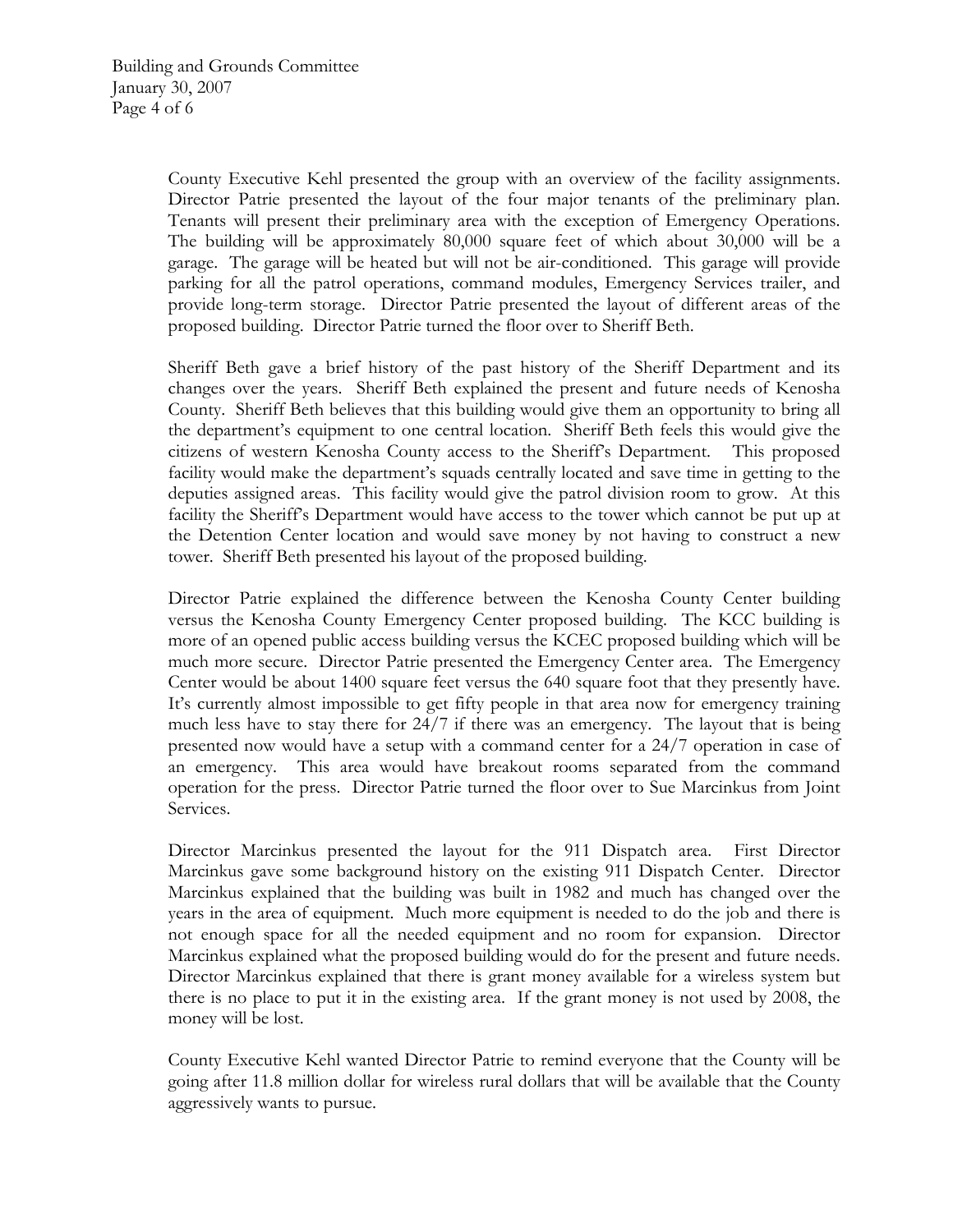Dr. Mainland, Director of the Medical Examiner's Office, presented the layout of the Medical Examiner's area. Dr. Mainland thanked everyone who came out and toured the facility at the old Brookside Care Center. Dr. Mainland invited anyone else out who would like to take a tour.

That completed the layout of the proposed building.

4. Summary of Prepared Questions

Director Patrie suggested that everybody takes a look at the question and answer handout and schedule a joint meeting in February for questions and answers.

5. Question and Answer Period

Supervisor Rose complimented Chairman Singer and Director Patrie on the presentation of the proposed Kenosha County Emergency Center. Supervisor Rose questions if the County Board wanted to relocate some or all of these offices. Supervisor Rose feels this should be answered by the County Board. Supervisor Rose also feels that the County Board should decide where the proposed building should be located. Should it be at the Highway  $45 \& 50$ site, the Kenosha County Detention Center site, or downtown? The County Board didn't decide where to expand. What will this proposed project do to operation costs? How will this impact tax dollars? Supervisor Rose stated that these are all basic questions that need to be answered.

Supervisor Haas asked Sheriff Beth if there would be holding cells in the new proposed facility. Sheriff Beth responded that it would not be cost effective. Supervisor Haas asked if this cost could be studied. Supervisor Haas asked Director Melcher what the City population is versus the County. County Executive Kehl responded that the population exceeded the 2020 expectation already for population for the area.

Supervisor Huff asked Director Patrie if there were three tenants out of the Public Safety Building, what would the existing areas be used for. Director Patrie responded that there was no discussion at this time.

Supervisor Ekornaas agreed with Supervisor Rose. Is this project needed? Supervisor Ekornaas definitely feels there's a need. The 911 Dispatch Center is well overdue and this is definitely the site. Fifteen years ago Supervisor Ekornaas would have said it wasn't needed but it definitely is now. The Medical Examiner is long overdue, as that facility is a dungeon. The Emergency Operation Center is disfunctional and it's time to discuss that also. There is definitely a need for the proposal but it needs to be voted on. Supervisor Ekornaas said the the wireless project needs to be put on fast track.